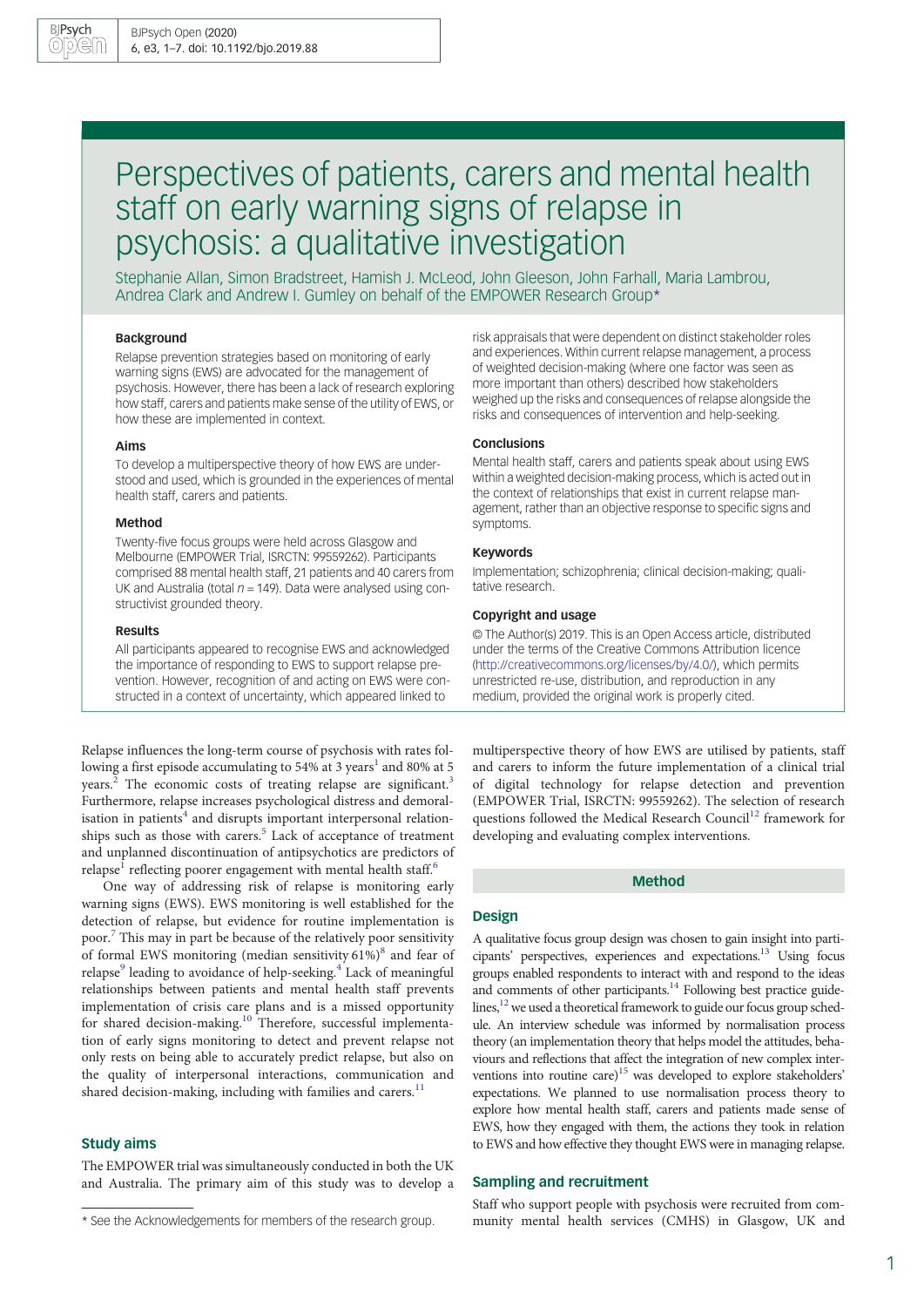Melbourne, Australia. Staff were invited to take part through the research team making contact with clinical team leaders in all eligible CMHS within both health boards. Patients were recruited to take part in focus groups through a direct approach by mental health staff and posters placed in support organisations for people affected by mental health problems. Patient-participants were eligible if they were in contact with a local CMHS; had experienced a relapse in the past 2 years; had a diagnosis of a psychosis spectrum condition and were able to provide informed consent.

Self-identified carers for people with psychosis were recruited by the research team advertising through posters and word of mouth in mental health services and support groups. Participants included 88 mental health staff, either working in the National Health Service in the UK ( $n = 54$ , nine focus groups) and NorthWestern Mental Health service in Australia ( $n = 34$ , five focus groups). Twenty-one patients were recruited from local mental health services in the UK  $(n=5, \text{ three focus groups})$  and Australia  $(n=16, \text{ four focus})$ groups) and 40 carers from UK ( $n = 20$ , two focus groups) and Australia ( $n = 20$ , three focus groups). To maximise participant anonymity, we did not collect any demographic data beyond whether the participant was a carer, patient or mental health clinician.

# Procedure

The authors assert that all procedures contributing to this work comply with the ethical standards of the relevant national and institutional committees on human experimentation and with the Helsinki Declaration of 1975, as revised in 2008. All procedures involving patients were approved by the West of Scotland (REC/ 16/WS/0042) and Melbourne Health (REC/15/MH/344) Ethics Committees. Written informed consent was obtained from all participants. Carers and patients received £20/\$40 and participated in private rooms within mental health support organisations. Staff received no financial reimbursement and participated in their place of work during working hours. Following a short presentation about EMPOWER that covered trial rationale, design and key aspects of the intervention, 25 focus groups were conducted locally following the topic guide. Focus groups were conducted by the authors A.I.G., H.J.M., J.F. and J.G. (clinical psychologists), A.C., M.L. and S.A. (research assistants) and S.B. (trial manager), who are all trained in qualitative methods, between 20 July 2016 to 6 September 2017. Both UK and Australian teams met remotely around once a week via teleconference to discuss the study. Focus group length ranged from 57 min to 2 h 9 min. The focus groups were audio recorded and then transcribed verbatim with transcripts stored on a secure server. NVIVO software was used $16$  to perform analysis.

# Analysis

Constructivist grounded theory assumes that the phenomenon in question is interpersonally constructed and context dependent.<sup>[17](#page-5-0)</sup> The analysis followed the constructivist grounded theory approach as outlined by Charmaz[.17](#page-5-0) Our philosophical stance was influenced by structural symbolic interactionism, which posits that context is closely linked to how social or organisational roles of each stake-holder influences their daily life.<sup>[18](#page-5-0)</sup> For example, being a mental health professional comes with a set of normative expectations regarding the nature of their mental health expertise, expected actions and role-driven behaviours.[10](#page-5-0) This was considered important as different stakeholders may have different perspectives on psychosis management.<sup>19</sup> Constructivist grounded theory posits<sup>[17](#page-5-0)</sup> that themes do not emerge from the data but are constructed as part of a reflexive analytic process. Therefore, themes will be reported as such.

Focus group transcripts were coded line-by-line by primary coder S.A. (a PhD student researching digital interventions for psychosis) through an inductive process, developing open codes that summarised the transcripts. Categories were then formed by repeatedly comparing open codes to see if these could be linked together. During the final theoretical coding stage, data from all three groups were repeatedly compared to see if categories could be linked together as a higher order unifying or overarching theme, or if there were differences between groups.

There is no prescriptive method for ensuring quality in qualitative analysis,<sup>20</sup> therefore, reporting of results followed good practice guidelines.<sup>[21](#page-5-0)</sup> For example, we made our philosophical position (constructivism) clear for the reader and our intentions behind the study (exploring existing context in advance of implementing an intervention) transparent. Furthermore, S.A. kept reflexive memos throughout the study, which recorded how the influence of researcher characteristics and experiences may have shaped analysis. Analysis was triangulated by discussion with academic clinicians (A.I.G. and H.J.M.). Only data relevant to the aims of study (understanding how EWS management is currently sustained in context by three stake-holding groups) were included in this paper. Member checking (where participants check over themes proposed by the researcher as an interpretation validity check)<sup>[22](#page-5-0)</sup> was not undertaken. The quotes chosen are illustrative of the most common constructions within the data. See Appendix 1 for an overview of the overarching themes and subthemes.

# Results

## Weighted decision-making

We constructed an overarching theme termed weighted decisionmaking, reflecting a process acted out by different stakeholders' responses to the uncertain context of EWS. Throughout all groups, weighted decision-making was constructed as a process that emerged from interactions between patients, staff and carers (if a person had one). Weighted decision-making was strongly linked to risk appraisal, with each group having their own distinctive (and sometimes shared) experiences of the harms and benefits of acting on EWS as a strategy to prevent relapse. This overarching theory comprised four key themes: the apparent consensus around EWS; meaning and consequences of EWS identification; experience as expertise; and EWS decision-making processes, each of which is now described and explained in turn.

## The apparent consensus around EWS

There was consensus across stakeholders that EWS were experiences or behaviours that are taken to indicate risk of relapse, and that identifying EWS was a potentially useful way to understand changes in well-being and to allow for early intervention. Patients described a variety of personal experiences labelled as EWS. Their descriptions suggested that EWS function as a barometer for recognising changes in well-being.

Researcher 2: 'And how helpful would you say it is to kind of monitor early warning signs?'

Participant 2: 'It's important. It's important for your wellbeing. See how you feel the next morning. See how your health is, your mindset. It's very important.' (Patient group 6, Australia)

Carers reflected on the function of EWS as a means to identify and act in order to avert mental health crises. Carers valued monitoring early signs as a basis for preventing a potential relapse.

'You can stop it from escalating and into a full-blown episode. You can see when it's coming on. They can increase the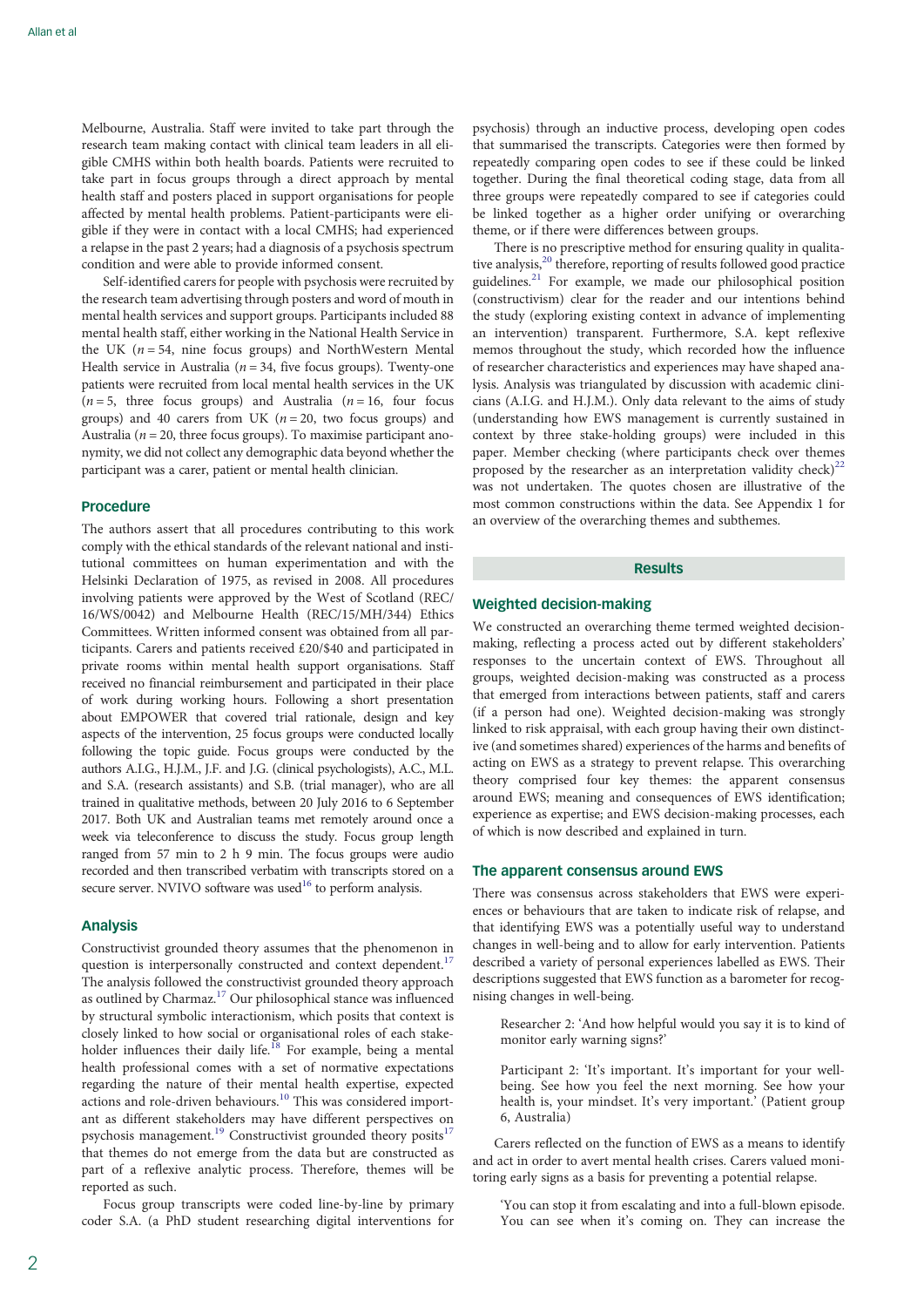medication or encourage them to see the doctor or something like that. There's lots of things you can do. But, you know, once they get too sick, then it gets more difficult, they get more suspicious.' (Participant 6, Carer group 4, Australia)

Mental health staff reported that EWS offered an indicator that things were starting to break down for a patient and signalled when staff believed that intervention was needed. Staff appeared to believe that if EWS were noticed and acted upon, then there was an opportunity that relapses could be managed.

'I think it's their behaviours; you know, if there's a sudden change or you know, that if you've done your relapse prevention and they have identified relapse triggers, then the person's starting to do them.' (Participant 1, Staff centre 7, UK)

#### Meaning and consequences of EWS identification

Although there was broad agreement by stakeholders on the function of EWS as a tool to detect and ameliorate risk of relapse, each group articulated distinctive expectations regarding the possible sequence of events following the recognition of EWS. These distinctive expectations were closely linked to the meanings of relapse for each stakeholder group.

Carers generally valued EWS, however, our analysis suggested that the benefits of identifying EWS came with the possible consequence that a loved one could feel harmed from subsequent interventions. Many carers described traumatic experiences connected to relapse (such as an admission to hospital) and their reluctance to involve services. Although carers recognised the value of recognising and acting on EWS, they also feared the potential impact of acting on these in terms of the impact on their relationship with their loved one or the impact of experiences such as being put in hospital upon their loved ones.

'I don't want to do anything that's going to push her, you know because there's already part of that whole sectioning process, and that is a huge thing to go through that in a family dynamic.' (Participant 5, Carer group 2, UK)

Many patients spoke in great detail about the personal distress caused by experiences of psychosis in the context of a relapse. Such experiences were commonly described by patients, which suggested that relapse represented a threat to personal well-being. Patients often feared that relapse would also be associated with a series of consequences including the expectation that letting others know about EWS could result in a potential threat to their autonomy such as being made to go to hospital.

'Sometimes you don't want to say anything in case you get a negative response. I don't want to go back to the hospital.' (Participant 2, Patient group 2, UK)

A sense of relapse being somewhat inevitable was observed across the staff focus groups.

Staff recognised that identification of EWS and relapse prevention was an expected part of their role as clinicians. Therefore, the importance of EWS monitoring as a basis for minimising the impact of relapse was generally seen as an essential part of staff responsibilities. However, staff were open to the possibility that foregrounding relapse prevention in such a risk averse manner might not accord with how patients want to manage their own well-being.

'You are not going to prevent relapse – relapse is always going to be there. On some sort of scale, even people who are well have momentary relapses.' (Participant 1, Staff centre 1, UK)

'I reckon like this is a massive generalisation but I think we [staff] are probably more conservative in the sense that we would probably do more to prevent a relapse but sometimes maybe you can see the consumers' situation where they will entertain a few more risks, you know – around the potential for relapse if they think that some other benefit like they get to do something else in their life – whereas we are probably a bit more conservative.' (Participant 5, Staff centre 12, Australia)

#### Experience as expertise

The nature of risk appraisals linked to EWS expressed by different stakeholders appeared distinctive and reflected contrasting concerns and different types of knowledge and experience. Patients described a dual process of making sense of their own experiences and of how others (particularly mental health staff) would interpret their experiences. This was heavily influenced by their own risk assessment: acknowledging the personal threat a relapse posed and then assessing the external threat of how other people would respond. Patients embedded their appraisals in their previous experiences when appraising EWS disclosure risk. In addition, patients perceived that their experiential expertise in appraising the risk of EWS could be downplayed by staff.

'We hate hospital, but we also want to be as honest as we can and often we want to be able to manage our own symptoms too. We don't want to be medicated up to our eyeballs.' (Participant 1, Patient group 5, Australia)

For carers, their expertise in assessing the EWS risk in this context came from knowledge gained through their close contacts. Carers often described themselves as being able to successfully contextualise the risk of EWS through knowing their loved one.

'my sister's now, what, fifty-two, so she was diagnosed when she was twenty-one. And why I say I'm her carer, is I recognise the signs.' (Participant 3, Carer group 4, Australia)

Carers also reported frustration that staff sometimes did not value carer assessment of the risk posed by EWS. Many carers believed that staff did not recognise the value of their knowledge, experience and expertise.

'Well I don't like the fact that I get told "your son is doing really really well, really really really" and I phone up and say "I'm really concerned".' (Participant 2, Carer group 2, UK)

Staff reflected on their expertise in recognising and acting upon EWS. This appeared formalised in professional mental health guidelines and policies reflecting both their broader clinical expertise and also their more intimate knowledge of a patient. They reflected on the uncertainty and complexity of acting in response to early signs and the importance of being able to personalise their response to EWS.

Participant 2: 'we're kind of conscious that we'll be trying to fit it to the individual. Obviously, people's experiences with something might work better for some people. But I'd imagine it'd be pretty similar with a few provisions maybe.'

Participant 3: 'There an Integrated Care Pathway and kind of all those guidelines.' (Staff centre 7, UK)

'you can only do what you can do as a key clinician in terms of you know those policy procedures we've just discussed and there's a whole other gamut of influences that might impact on a consumer that are out of our scope to influence I guess. So, um, I think that's … it's tricky and every consumer is completely different and has different warning signs based on potentially their diagnosis or potential harm so it's yeah. I guess when you are actually addressing those EWS – it really just depends.' (Participant 1, Staff centre 12, Australia)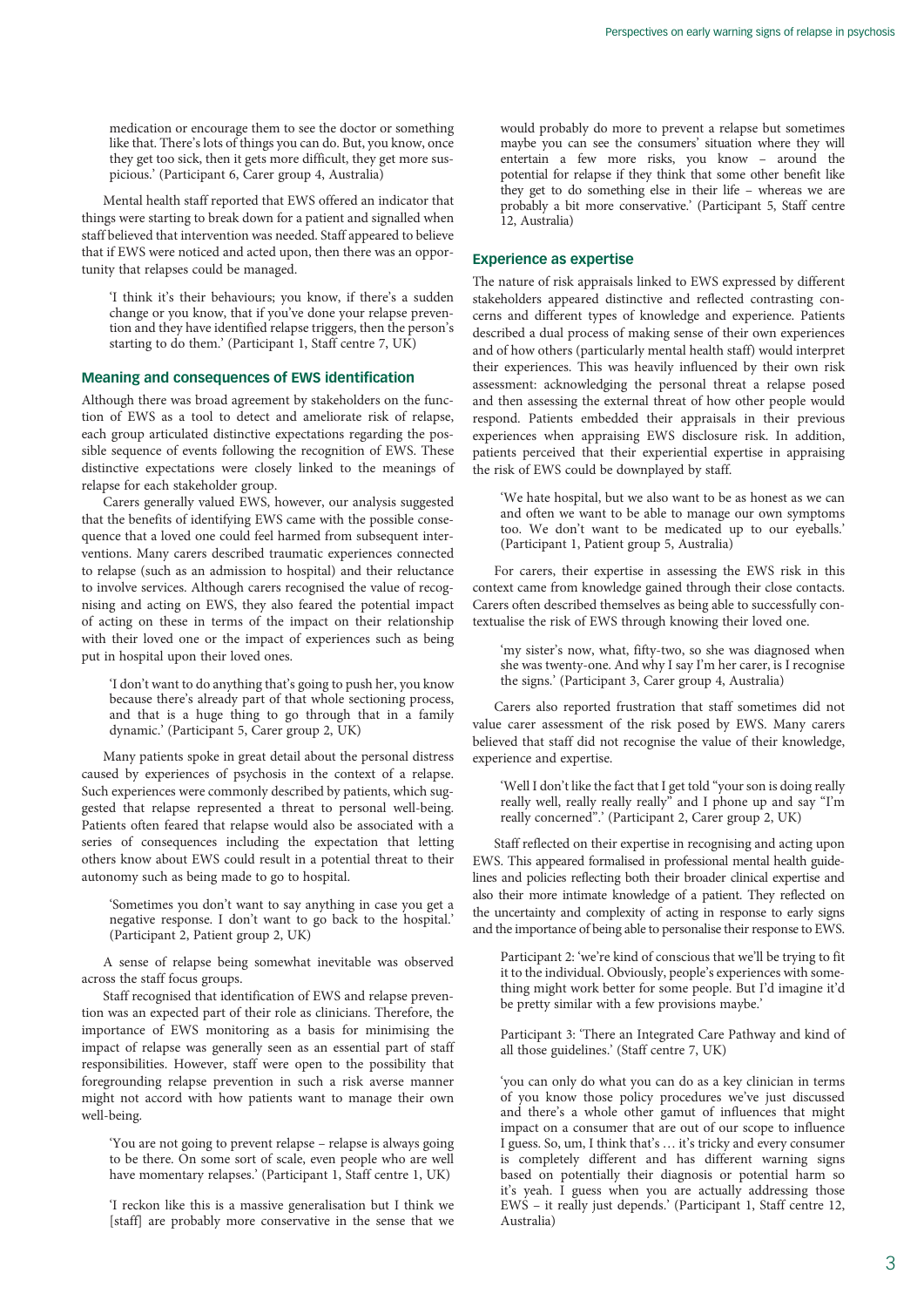Staff valued their individualised knowledge built up through their relationships with patients. In the absence of this, staff then placed their expertise in a team context, utilising colleagues' insights and case notes for developing and evidencing their risk assessment of EWS. The actions reported by staff implied that broader staff knowledge was regarded as a reliable and trustworthy source of information.

'I'm just thinking, what would I do in a crisis phone call? So, I would look at notes, try and speak to the person. I would go to that team and say, "who knows this person?" So, I would be trying the collective formal and informal consciousness of the team. Because I don't know all the answers.' (Participant 1, Staff centre 3, UK)

If staff recognised behaviours they believed were EWS (without a patient reporting EWS experiences to staff) then this appeared to be taken as a 'lack of insight' and an indicator of increased risk of a relapse occurring. This commonly resulted in staff believing they needed to take ownership of clinical risk assessment, which appeared to impede sharing decision-making.

'There's Staying Well plans and stuff like that. People, we get to sit down and talk about that side, and what happens when they become unwell and things like that. But I've never really had a patient phone me saying "listen, I've referred back to this plan, and I'm starting to get some of these symptoms". You know. It's usually way past that and you pick it up yourself because they just don't have the insight to notice.' (Participant 4, Staff centre 9, UK)

## EWS decision-making processes

For staff, intervention decisions were based upon a risk gradient. For example, if EWS were perceived to be low risk (in this context – a threat to patient well-being but which could not be ruled out as a false positive), then staff interventions focused on helping the patient manage their experiences. If the risk was perceived to be greater (in this context risk being severe detriment to patient wellbeing and more indicative of a relapse event), then the staff role shifted from relapse prevention to relapse management where intervention options included enforced treatment.

'there will be steps to take to ensure the consumer isn't getting to the point where they are really unwell – being able to prevent that pretty much – most of it, all of it, getting in contact, you know. Getting input from the medical team – even using legal measures such as a temporary community treatment order or a system those things …, yeah. It's different for everybody, but there are ways where we can really try and manage someone.' (Participant 3, Staff centre 12, Australia)

Decisions were contextualised by constraints on mental health service provision particularly responsibilities for large case-loads. Staff reported having to invest more time with patients who they perceived to have the greatest likelihood of experiencing relapse and feeling dissatisfied with routine practice. This was felt to have an impact on the quality of working relationships and the ability to respond proactively to EWS.

'What we find difficult as nurses is massive caseloads and trying to maintain quality of care trying to make sure things like that are all up to date so it's hard it's nice in theory to say "oh this is what happens and this always happens" but we'd love it to always happen but sometimes we don't have time to do that and it's there chasing you every day and you're thinking oh my god. Best practice. Core standard. Every patient would have that, but reality is we don't often get the time to do it for everybody.' (Participant 1, Staff centre 1, UK)

Decision-making for patients was constructed as a process of weighing up the personal benefits and risks of disclosure of EWS. The expectation that other people would overreact was frequently described as a barrier to help-seeking. Patients described how their decision-making processes were shaped by these sources of uncertainty associated with disclosure.

'I get a bit scared to tell people about the early signs. Because you don't want people to blow it out of proportion and then they're staring at you and watching your every move. I don't like that; I like my privacy. And so I like…I don't know.' (Participant 1, Patient group 1, UK)

Some patients spoke about times when staff responses did not result in an expected level of support to help them manage distress. This meant that patients were left to manage distress alone, left them feeling dejected and less incentivised towards future help-seeking.

'it's really hard to get to help when you're in psychosis, people don't want to take on the responsibility of helping you and it's not always very easy to ring triage and then get the appropriate response that you want.' (Participant 3, Patient group 4, Australia)

The struggles expressed by patients with respect to the personal risks of help-seeking were also reflected by carers who did not believe staff were likely to have access to all the relevant information needed for optimal decision-making. Carers reported that they could provide context and detail especially in response to nondisclosure by patients.

Participant 2: 'We often have the feeling that we want to ring them up and say "but all this is going on, and you probably don't know about it" or "she's probably not telling you the history of what's happened beforehand".

Participant 4: 'Yeah. That's why it's really important to say "This is what's really going on".<sup>'</sup> (Carer group 4, Australia)

# **Discussion**

This study aimed to create a multiperspective theoretical account of how EWS are experienced and acted out in routine practice. Relapse into psychosis has major ramifications for everyone involved. However, to the best of our knowledge, the context in which EWS are identified and acted on has not previously been described in detail from the perspectives of mental health staff, patients and carers. Self-management interventions for severe mental illness have been reported to generally improve mental health outcomes but the evidence is mixed for relapse prevention.<sup>23</sup> However, this was noted to be in contrast to a previous meta-analyses that focused on schizophrenia[24](#page-5-0) where self-management interventions (including EWS monitoring) were associated with a significant reduction in relapse events. A call has been made for research that is focused on how to understand and overcome barriers to the implementation of self-management interventions.<sup>[23](#page-5-0)</sup> This study represents the first large-scale qualitative investigation of how EWS are understood and experienced by staff, patients and carers across two geographically distinct healthcare systems.

## Weighted decision-making

Relapse was described as a negative event throughout the focus groups with no stakeholders in these specific focus groups describing relapse as potentially positive, which may imply relapse is perceived as a persistent and ongoing threat. All groups seemed to recognise EWS and emphasised their possible value for relapse prevention. However, recognition of and acting on EWS were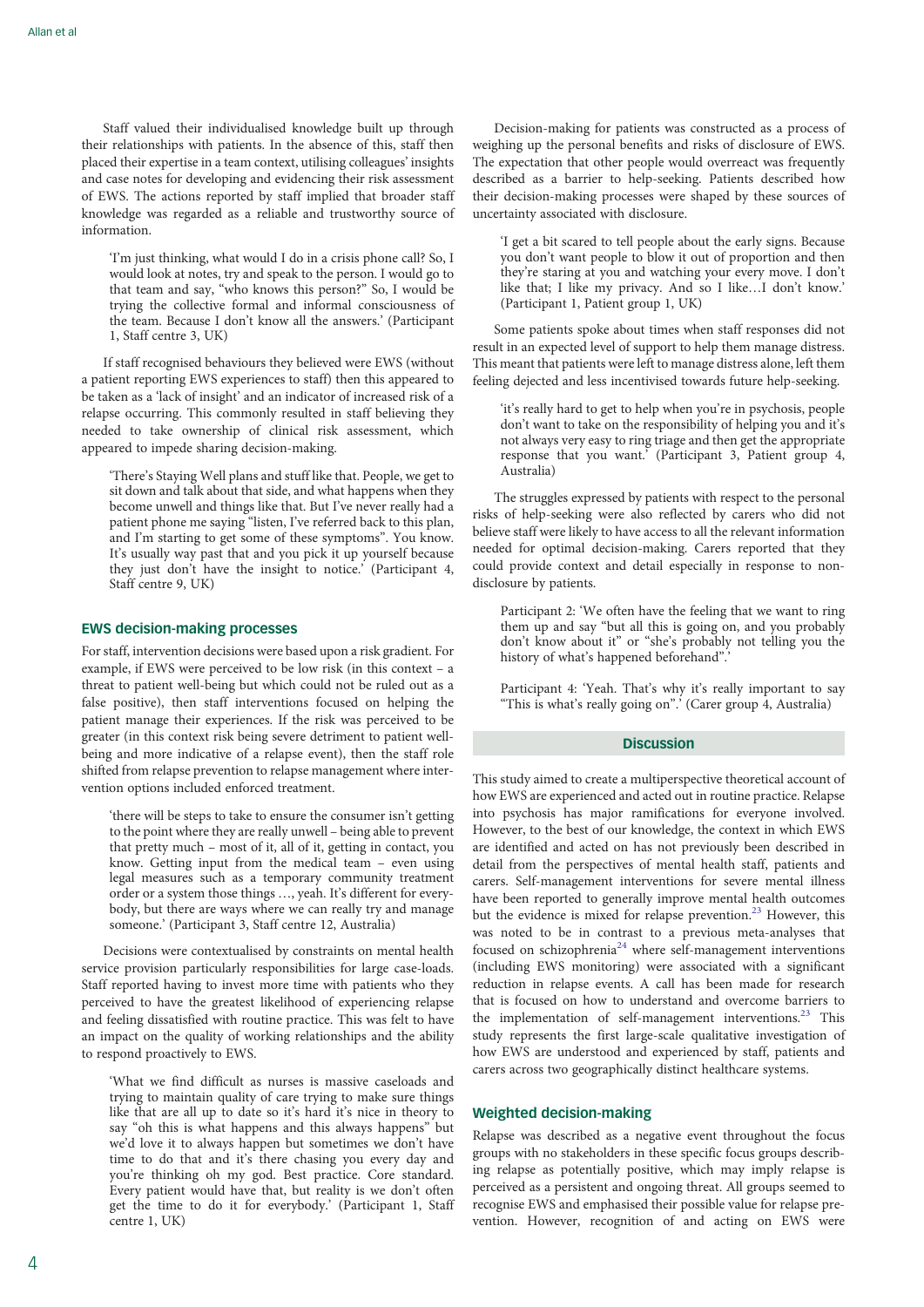constructed in a context of uncertainty – in line with previous research from early intervention populations.[25](#page-5-0) Within current relapse management, a weighted decision-making process described how stakeholders weighed up role-congruent<sup>[26](#page-5-0)</sup> consequences of relapse alongside role-congruent risks and consequences of intervention and help-seeking. A key finding from our qualitative analysis was that responses to EWS appeared linked to risk appraisal and there are differences in how risk is appraised by staff, carers and patients that are closely related to participants' previous experiences and for staff, their professional role.

Similar to findings from previous research,<sup>[27](#page-6-0)</sup> carers seemed concerned about relapse. Carers weighed the risk posed by EWS of a potential relapse within the context of their close personal knowledge about the person they care for. Carers described wanting to provide supplementary or countervailing information to predict relapse and improve clinical decision-making. However, they reported that their expertise and EWS assessment were often dismissed and devalued by staff. These findings resonate with previous research showing that carers believe they have excellent knowledge of the EWS of relapse from close relationships, but do not feel staff value their knowledge as clinically relevant.<sup>[28](#page-6-0)</sup> Furthermore, carers disclosing EWS to staff may come with a risk of undermining relationships with patients.

The uncertainty about the degree to which staff may respond was a key factor, which weighed into patients' decisions about help-seeking. This was in contrast to staff expectations that failure to help-seek arose from a lack of insight. For some patients, the potential losses arising from seeking help (such as loss of autonomy) outweighed the potential gains in terms of preventing a deterioration in well-being - echoing previous work by Sibitz et  $al$ .<sup>[29](#page-6-0)</sup> However, some patients also spoke about not receiving adequate support from mental health services when they were struggling, despite promptly reporting EWS.

Broader contextual factors influenced decision-making. Staff spoke about EWS as an important opportunity to prevent or minimise relapse, but felt that in reality they were constrained by high case-loads and inadequate resources – leading to an emphasis on crisis interventions at the cost of developing close working relationships, critical to anticipating and supporting relapse prevention. Lower staff continuity has been linked to worse clinical outcomes in schizophrenia,<sup>[30](#page-6-0)</sup> and inadequate staffing appears linked to increased use of restrictive practices over de-escalation techniques, because these are considered more time efficient in poorly staffed wards.<sup>[31](#page-6-0)</sup> Research on clinical decision-making is stated to be difficult to conduct because of the dynamic environment of applied settings.[32](#page-6-0) This analysis suggests EWS are utilised within a particularly dynamic and intersubjective decision-making process, with stakeholders valuing different outcomes. For example, patients may value personal autonomy over the clinical stability typically valued by staff. Although these findings are from qualitative data and should be interpreted with caution, they may offer a theoretical basis for exploring applied clinical decision-making further. For example, discrete choice experiments $33$  would allow the relative value of costs and benefits for different stakeholders to be empirically tested.

# Limitations

With qualitative research it is not possible to make comment on the generalisability of any findings. Furthermore, all participants volunteered to take part within focus groups, which raises the possibility that we may have missed important perspectives from those who did not participate. Although focus groups allowed for participants to interact together and discuss topics, it may be the case that some participants could feel uncomfortable contributing contradictory

viewpoints. Individual interviews may have been more appropriate for discussing potentially sensitive topics such as EWS.

The real-world clinical context of EWS usage comes from interactions between mental health staff, carers and patients. However, we spoke to these groups in isolation from each other, which may have had an impact on the results. Also, although at a conceptual level we observed no differences in how people understood and use EWS between Australia and UK, we did not explicitly explore the way in which the distinctive health systems that contextualise practice might influence stakeholders' views and experiences.

Additionally, staff, carer and patient participation were unbalanced, with lower numbers of patients participating. Our approach to recruiting mental health staff enabled us to systematically approach all local CMHS in our two study sites. However, we were unable to have such a systematic approach to user and carer participation and our lower rates of participation reflect this. Furthermore, it should be acknowledged that many patients live alone in the community without support from a carer.

Not collecting demographic data was important to better protect participant anonymity and this was a pragmatic methodological choice, however, we acknowledge it is a limitation for readers in interpreting the data.

# Implications for mental health practice

Qualitative methods have been found to be helpful in uncovering 'ruptures in communication', wherein differences in how doctors and patients understand medical problems can lead to distress and dissatisfaction with care.<sup>[13](#page-5-0)</sup> In highlighting how mental health staff, patients and carers described their experiences, it seems EWS are used within a weighted decision-making process, which is acted out in the context of relationships, rather than an objective response to specific signs and symptoms. However, there were marked differences in how groups spoke about this decisionmaking process. Patients and carers reported that staff sometimes did not appear to value their knowledge about EWS and self-management. This may be part of a broader issue, where the subjective experiences of patients and carers are perceived to be less clinically useful because these are perceived to be at risk of bias.<sup>[34](#page-6-0)</sup> These findings echo previous qualitative research examining implementation of joint crisis care plans, which found that staff prioritised risk assessment in accordance with their professional roles at the cost of addressing patients' priorities for their treatment and care.<sup>[35](#page-6-0)</sup>

EWS-based intervention development and implementation may be enhanced by better utilising the knowledge of carers and patients who bring expertise to shared decision-making. For example, interventions that gather data from patients and/or carers may reduce clinical uncertainty by placing EWS in a meaningful context. The sharing of data showing temporal well-being changes within this weighted decision-making process could influence interactions with key clinicians and reduce uncertainty about the potential negative impact of help-seeking (for all groups) by allowing for predictable alerting of EWS.

Relationships appear to be the context in which weighted decision-making involving EWS is both acted out and understood. These results suggest that uncertainty of how others will behave may create a barrier to early intervention. EWS-based interventions may be better implemented if they address this uncertainty by providing a clearer stepped care pathway, for example through a focus on shared decision-making.<sup>[36](#page-6-0)</sup> In order for EWS-based interventions to be a 'good fit' within the context of current relapse management, interventions should aim to change the interpersonal interrelationship behaviours of staff, patients and carers (where applicable), rather than targeting a single social actor.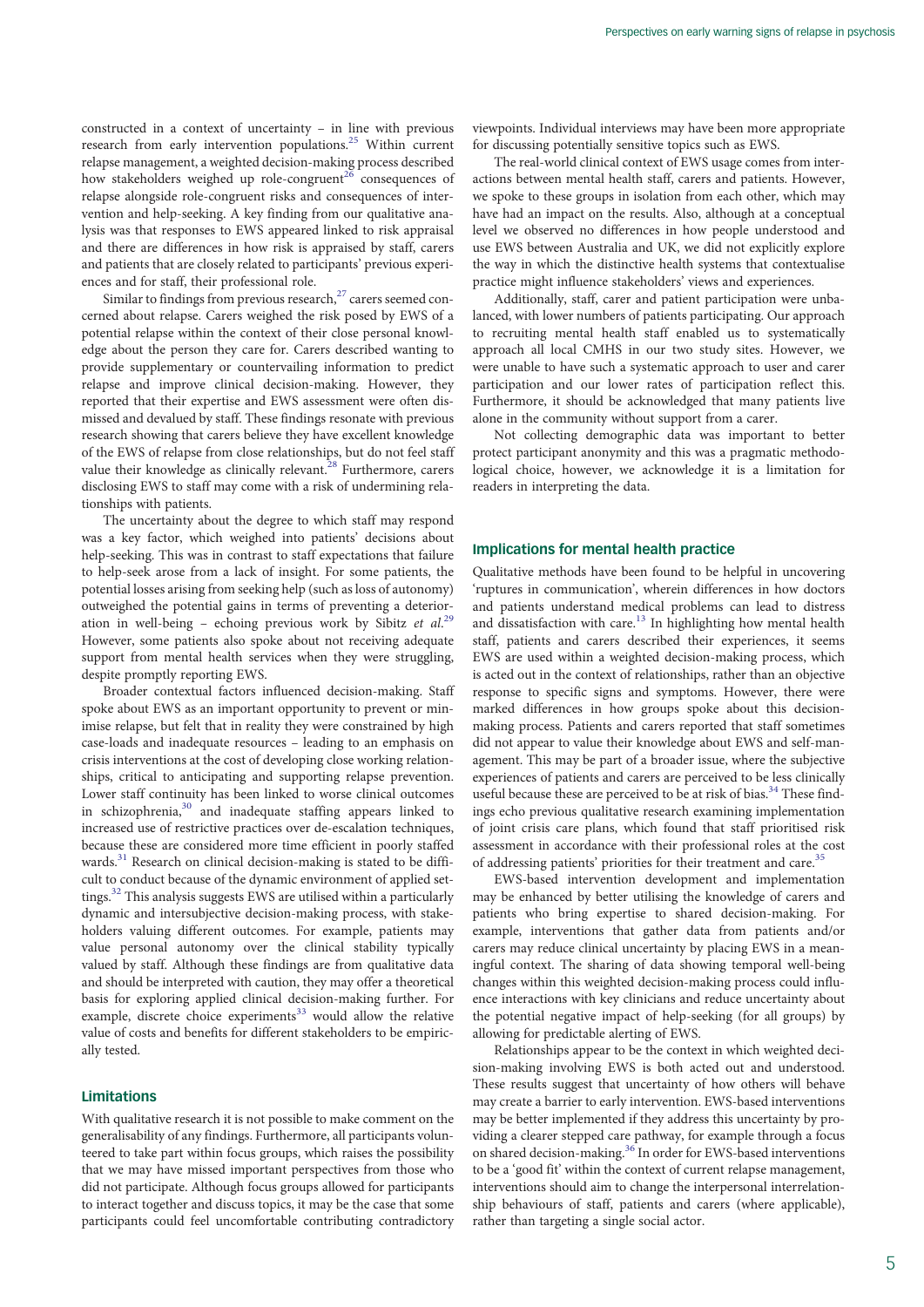<span id="page-5-0"></span>Stephanie Allan (D, MA, Student, Glasgow Institute of Health and Wellbeing, University of Glasgow, UK; **Simon Bradstreet**, PhD, Trial Manager, Glasgow Institute of Health and<br>Wellbeing, University of Glasgow, UK; **Hamish J. McLeod ©**, PhD, Professor, Glasgow Institute of Health and Wellbeing, University of Glasgow, UK; John Gleeson, PhD, Professor, Australian Catholic University, Australia; John Farhall, PhD, Associate Professor, La Trobe University, Australia; Maria Lambrou, DClinPsych, Research Assistant, Australian Catholic University, Australia; **Andrea Clark**, MSc, Research Assistant, Glasgow Institute of Health and Wellbeing, University of Glasgow, UK; Andrew I. Gumley, PhD, Professor, Glasgow Institute of Health and Wellbeing, University of Glasgow, UK; on behalf of the EMPOWER Research Group, see Acknowledgements.

Correspondence: Andrew I. Gumley. Email: [andrew.gumley@glasgow.ac.uk](mailto:andrew.gumley@glasgow.ac.uk)

First received 8 Aug 2019, final revision 4 Oct 2019, accepted 6 Nov 2019

## Funding

This study was supported by NHS Research Scotland, through the Chief Scientist Office and the Scottish Mental Health Research Network. This project was funded in the UK by the National Institute for Health Research Health Technology Assessment Programme (project number 13/154/04) and in Australia by the National Heath Medical Research Council (APP1095879). It will be published in full in the Health Technology Assessment. The Health Services Research Unit is funded by the Chief Scientist Office of the Scottish Government Health Directorate. S.A. was funded by the Cremore Research Fellowship. The views and opinions expressed are those of the authors and do not necessarily reflect those of the Health Technology Assessment programme, National Institute for Health Research, the National Health Service, the Department of Health, NorthWestern Mental Health Services, the Cremore Research Fund or the National Health Medical Research Council.

#### Acknowledgements

We thank all the participants who agreed to take part in the study. We also wish to thank Jennifer Hargrave who volunteered in facilitating two of the focus groups in Glasgow. The members of the EMPOWER Research Group are as follows: John Ainsworth, Sandra

Bucci, Shôn Lewis, Matthew Machin and Alison Yung (University of Manchester); Mario Alvarez-Jiminez, Sue Cotton and Reeva Lederman (Orygen, The National Centre of Excellence in Youth Mental Health, Melbourne, Australia); Max Birchwood, Swaran Singh and Andrew Thompson (University of Warwick); Andrew Briggs and Chris Williams (Glasgow Institute of Health and Wellbeing, University of Glasgow); Paul French (Manchester Metropolitan University); Graeme MacLennan (University of Aberdeen); Cathy Mihalopolous (Deakin University); John Norrie and Matthias Schwannauer (University of Edinburgh); Frank Reilly and Lesley Smith (Scottish Recovery Network); Suresh Sundram (Monash University).

### Data availability

S.A., A.I.G. and H.J.M. have ongoing access to the transcripts.

#### Author contributions

S.A. assisted in acquiring data, formulated the research questions for this study, co-led on the qualitative analysis and contributed to the drafting and finalisation of the manuscript. S.B. was involved in designing the EMPOWER study (including qualitative aspects), planned the study aims and methods, formulated the research questions, secured funding, led in acquiring data and contributed to the manuscript. H.J.M. was involved in designing the EMPOWER study (including qualitative aspects), formulated the research questions for this study, supervised data analysis, and contributed to the drafting and finalisation of the manuscript. J.G. is a principal investigator of the EMPOWER trial (including qualitative aspects), planned the study aims and methods, formulated the research questions for this study, secured funding, led in acquiring data and contributed to the drafting and finalisation of the manuscript. J.F. is a principal investigator of the EMPOWER trial (including qualitative aspects), planned the study aims and methods, formulated the research questions for this study, secured funding, led in acquiring data, and contributed to the drafting and finalisation of the manuscript. M.L. contributed to the design of qualitative aspects of the EMPOWER trial, assisted in acquiring data and contributed to the drafting and finalisation of the manuscript. A.C. contributed to the design of qualitative aspects of the EMPOWER trial, assisted in acquiring data and contributed to the drafting and finalisation of the manuscript.

A.I.G. is chief investigator for the EMPOWER study, planned the study aims and methods, secured funding, co-led on data acquisition, formulated the research questions for this study, supervised data analysis and contributed to the drafting and finalisation of the manuscript.

# Appendix 1

#### **Themes**

| Dominant theme                     | Subthemes                                                                                                        |
|------------------------------------|------------------------------------------------------------------------------------------------------------------|
| 1. 1. Weighted decision-<br>making | 1.1 The apparent consensus around early<br>warning signs<br>1.2 Early warning signs decision-making<br>processes |
|                                    | 1.3 Experience as expertise<br>1.4 Meaning and consequences of early<br>warning signs identification             |

#### References

- 1 Alvarez-Jimenez M, Priede A, Hetrick SE, Bendall S, Killackey E, Parker AG, et al. Risk factors for relapse following treatment for first episode psychosis: a systematic review and meta-analysis of longitudinal studies. Schizophr Res 2012; 139: 116–28.
- 2 Robinson D, Woerner MG, Alvir JMJ, Bilder R, Goldman R, Geisler S, et al. Predictors of relapse following response from a first episode of schizophrenia or schizoaffective disorder. Arch Gen Psychiatry 1999; 56: 241.
- 3 Pennington M, McCrone P. The cost of relapse in schizophrenia. Pharmacoeconomics 2017; 35: 921–36.
- 4 Gumley A, MacBeth A. A trauma based model of relapse in psychosis. In Trauma and Psychosis: New Directions for Theory and Therapy (eds AP Morrison and W Larkin): 283–304. Routledge, 2006.
- 5 Tempier R, Balbuena L, Lepnurm M, Craig TKJ. Perceived emotional support in remission: results from an 18-month follow-up of patients with early episode psychosis. Soc Psychiatry Psychiatr Epidemiol 2013; 48: 1897–904.
- 6 Lambert M, Karow A, Leucht S, Schimmelmann BG, Naber D. Remission in schizophrenia: validity, frequency, predictors, and patients' perspective 5 years later. Dialogues Clin Neurosci 2010; 12: 393-407.
- 7 Morriss R, Vinjamuri I, Faizal MA, Bolton CA, McCarthy JP. Training to recognise the early signs of recurrence in schizophrenia. Cochrane Database Syst Rev 2013; 2:CD005147.
- 8 Eisner E, Drake R, Barrowclough C. Assessing early signs of relapse in psychosis: review and future directions. Clin Psychol Rev 2013; 33: 637–53.
- 9 Gumley AI, Macbeth A, Reilly JD, O'Grady M, White RG, McLeod H, et al. Fear of recurrence: results of a randomized trial of relapse detection in schizophrenia. Br J Clin Psychol 2015; 54: 49–62.
- 10 Farrelly S, Lester H, Rose D, Birchwood M, Marshall M, Waheed W, et al. Barriers to shared decision making in mental health care: qualitative study of the Joint Crisis Plan for psychosis. Heal Expect 2016; 19: 448–58.
- 11 Onwumere J, Shiers D, Chew-Graham C. Understanding the needs of carers of people with psychosis in primary care. Br J Gen Pract 2016; 66: 400–1.
- 12 Moore G, Audrey S, Barker M, Bond L, Bonell C, Hardeman W, et al. Process evaluation of complex interventions: medical research council guidance. BMJ 2015; 350: h1258.
- 13 Braun V, Clarke V. Novel insights into patients' life-worlds: the value of qualitative research. Lancet Psychiatry 2019; 6: 720–1.
- 14 Kruger RA, Casey MA. Focus Groups: A Practical Guide for Applied Research Sage publications, 2014.
- 15 May CR, Mair F, Finch T, MacFarlane A, Dowrick C, Treweek S, et al. Development of a theory of implementation and integration: normalization process theory. Implement Sci 2009; 4: 1–9.
- 16 QSR IPL. NVivo qualitative data analysis Software Version 11.1.1. QSR International Pty Ltd, 2015.
- 17 Charmaz K. The power of constructivist grounded theory for critical inquiry. Qual Inq 2017; 23: 34–45.
- 18 Stryker S. From mead to a structural symbolic interactionism and beyond. Annu Rev Sociol 2008; 34: 15–31.
- 19 Stovell D, Wearden A, Morrison AP, Hutton P. Service users' experiences of the treatment decision-making process in psychosis: a phenomenological analysis. Psychosis 2016; 8: 311–23.
- 20 Noble H, Smith J. Issues of validity and reliability in qualitative research. Evid Based Nurs 2015; 18: 34–5.
- 21 Tong A, Sainsbury P, Craig J. Consolidated criterio for reporting qualitative research (COREQ): a 32- item checklist for interviews and focus group. Int J Qual Heal Care 2007; 19: 349–57.
- 22 Doyle S. Member checking with older women: a framework for negotiating meaning member checking with older women: a framework for negotiating meaning. Health Care Women Int 2007; 28: 888–908.
- 23 Lean M, Fornells-Ambrojo M, Milton A, Lloyd-Evans B, Harrison-Stewart B, Yesufu-Udechuku A, et al. Self-management interventions for people with severe mental illness: systematic review and meta-analysis. Br J Psychiatry 2019; 214: 260–8.
- 24 Zou H, Li Z, Nolan MT, Arthur D, Wang H, Hu L. Self-management education interventions for persons with schizophrenia: a meta-analysis. Int J Ment Health Nurs 2013; 22: 256–71.
- 25 Cabassa LJ, Piscitelli S, Haselden M, Lee RJ, Essock SM, Dixon LB. Understanding pathways to care of individuals entering a specialized early intervention service for first-episode psychosis. Psychiatr Serv 2018; 69: 648–56.
- 26 Stryker S, Burke P, The past, present, and future of an identity theory. Soc Psychol (Gott) 2000; 63: 284–97.